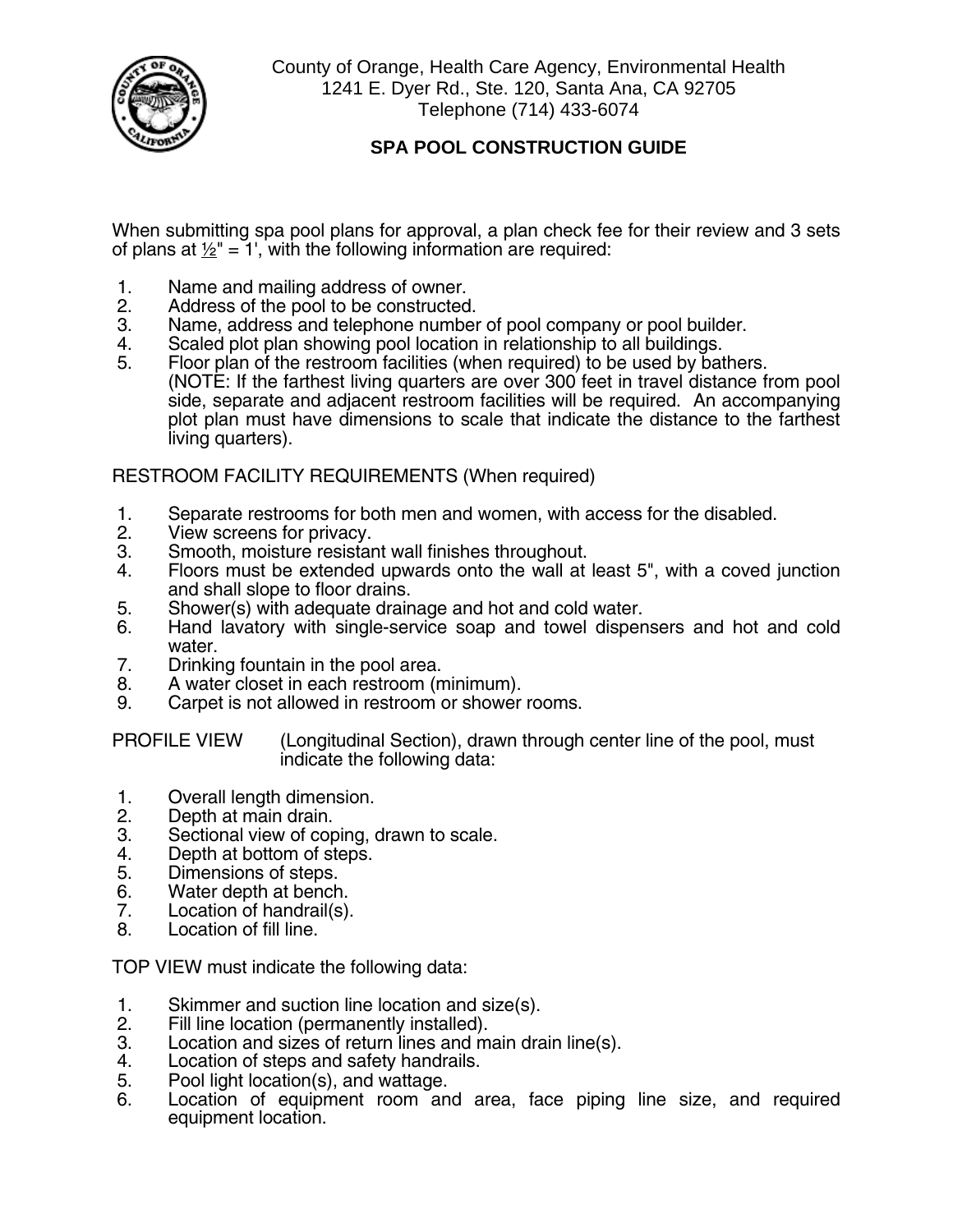## EQUIPMENT SPECIFICATIONS

- 1. Filter: make, model number and square footage.<br>2. Pumps: make, model number and horsepower r
- 2. Pumps: make, model number and horsepower rating.<br>3. Skimmer: make and model number with equalizer lip
- Skimmer: make and model number with equalizer line (if not connected to main drain.
- 4. Disinfectant Feeder: make and model number.<br>5. Flow indicator: make and model number.
- 5. Flow indicator: make and model number.<br>6. Influent and effluent pressure gauges.
- 6. Influent and effluent pressure gauges.<br>7. Backwash line to sewer with air-gap se
- 7. Backwash line to sewer with air-gap separation. A sight glass if required.
- Interior pool finish color must be white, or a light pastel. (Light reflectance value 55 or greater.)
- 9. Backflow prevention device on fresh water fill at supply valve.<br>10. Equipment room floors must be concrete, sloped to drainage.
- Equipment room floors must be concrete, sloped to drainage.

SUPPORTING DATA (Indicate or list the following).

- 1. Pool capacity in total gallons.<br>2. Square footage. (Cannot exc
- 2. Square footage. (Cannot exceed 250 square feet.)<br>3. Dimensions of pool length, width and depth. (Note:
- 3. Dimensions of pool length, width and depth. (Note: Depth cannot exceed 4 feet.)<br>4. Note pipe sizes of return lines and suction lines, also type of piping to be used
- Note pipe sizes of return lines and suction lines, also type of piping to be used (copper, PVC, etc.).
- 5. Four feet of paved and unobstructed decking shall extend around a minimum of 50% of spa pool (minimum 6 feet between a spa and any other pool), sloped away from pool at ¼ inch per foot to drains.)
- 6. Depth markers on 2 sides.<br>7. Location of hose bibs in the
- Location of hose bibs in the pool area. (Backflow prevention devices are required).
- 8. Drain grates must be screwdown type and IAPMO approved. Booster drains must be installed in duplicate, located on separate design planes or locate 3 feet apart.

## SAFETY EQUIPMENT

- 1. Sign, which states, "No Lifeguard On Duty. Children Under The Age Of 14 Should Not Use Pool Without An Adult In Attendance."
- 2. Artificial respiration demonstration sign.<br>3. Emergency telephone numbers sign ("9
- 3. Emergency telephone numbers sign ("911").<br>4. Test-kit for pH and chlorine.
- 4. Test-kit for pH and chlorine.<br>5. First-Aid kit.
- 5. First-Aid kit.
- 6. Health warning sign.<br>7. Cocupant Load sign.
- Occupant Load sign. (1 bather/10 square feet of water surface area).

## ADDITIONAL REQUIREMENTS

- 1. For current fencing requirements, contact the Environmental Health Division. (Contact your local building department for their fencing requirements.)
- 2. The pool must be on a separate recirculation system and must be designed for a 30-minute turnover rate.
- 3. Two safety handrails must be provided on steps with 12-inch risers. If only one handrail is supplied, step risers cannot exceed 9 inches in height. The top section of the handrail must be at least 28 inches above the deck.
- 4. A dark contrasting color tile may be installed on the edge of steps and benches.<br>5. The water jet and recirculation systems must be independent of each other a
- The water jet and recirculation systems must be independent of each other and not interconnected in any manner. No air can be injected into the recirculation system. Place the recirculation system on a separate time clock capable of